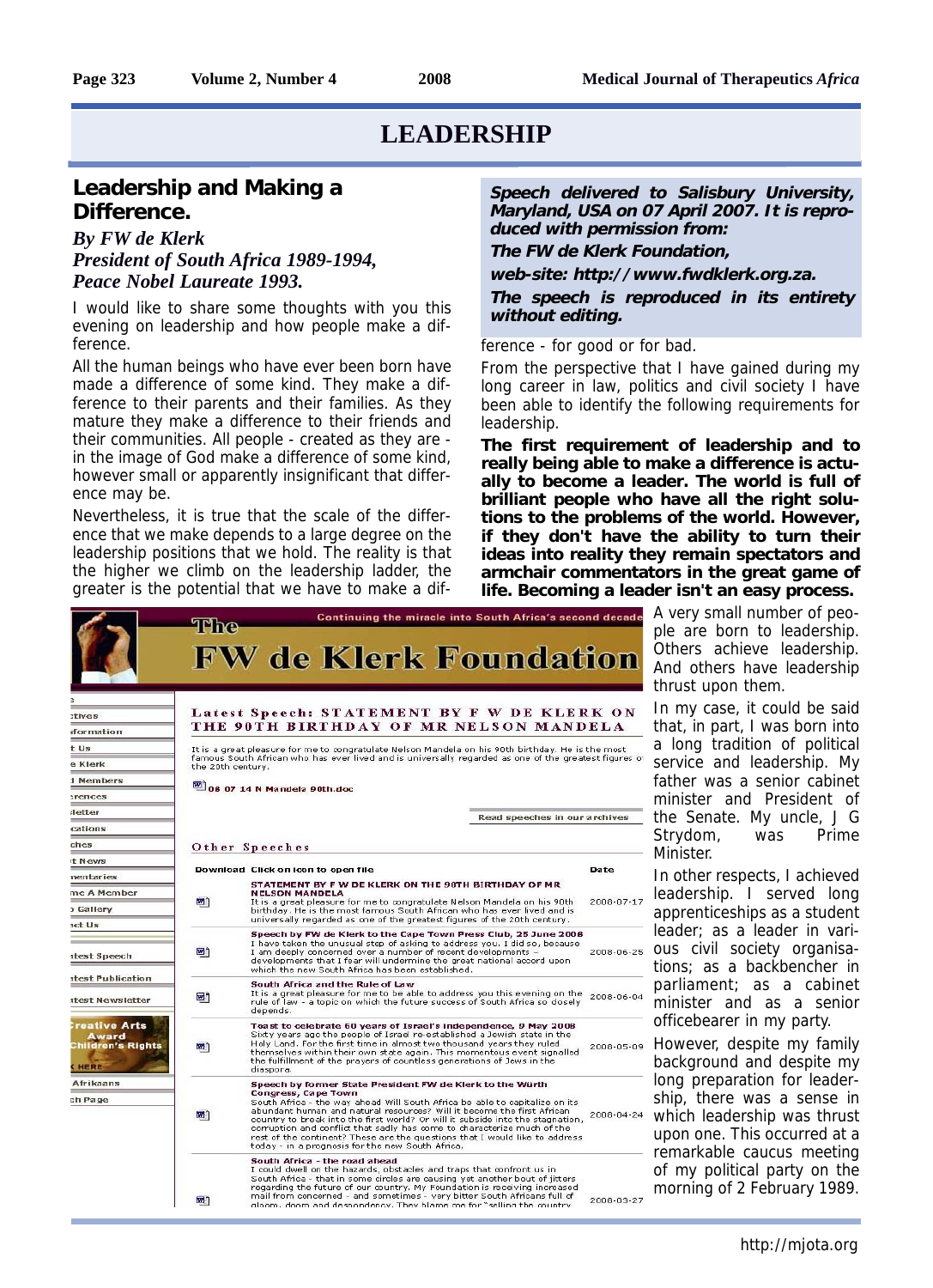# Without the slightest prior warning we received **Nobelprize.org**

a message from my predecessor, President P W Botha, announcing his decision after a serious stroke to step down as party leader. We decided there and then to elect a new leader. I won the subsequent caucus election by a narrow margin of only 6 votes and emerged as leader of the National Party and de facto President elect.

The fact that I was elected leader of the National Party enabled me to make a difference.

Exactly one year later, to the day, I rose to make the speech in Parliament that launched the democratic transformation of South Africa. I announced the release of Nelson Mandela from prison and the unbanning of all political parties and organisations. I said that all of us would have to work together to negotiate a new nonracial democratic constitution.

What leadership factors enabled us to achieve this goal? I would like to identify a few:

Leaders must have the ability to make a cool and impartial assessment of the situation

**Real leaders must be able to climb above the daytoday hustle and bustle and take a critical view of the direction in which**

**events are moving.** And if they see that their people are moving in the wrong direction they must have the ability to persuade them to change course. Nearly all great leaders have had this ability: Abraham Lincoln adamantly insisted that slavery was wrong and was determined to lead America in a different direction. Before World War II Winston Churchill warned against appeasement and insisted that Britain should change course and prepare to resist Nazi Germany.

We started to do this in South Africa at the beginning of the 1980s. By that time it was becoming increasingly clear to many of us in leadership positions in the National Party that we were on the wrong course. We were becoming more and more isolated from the international community with each year that passed. The great majority of black South Africans were increasingly adamant in their rejection of our policies and the solutions that we were trying to impose on them. As a result, we had become involved in a downward spiral of resistance and repression that threatened at some stage in the not



"for their work for the peaceful termination of the apartheid regime, and for laying the foundations for a new democratic South Africa"



Nelson Mandela

Frederik Willem de Klerk

 $\Phi$  1/2 of the prize

too distant future to erupt into fullscale conflict.

 $\Phi$  1/2 of the prize

All of this was having an increasingly damaging effect on our economy and was threatening to shut down the engine of economic growth.

My colleagues and I spent a great deal of time identifying our problems and wrestling with the need for fundamental change. In open and often brutally frank discussions we examined the hard and unpalatable facts that confronted us. As Christians we also struggled with the question of what was right and what was wrong.

Our greatest challenge in managing the transformation process was to acknowledge these realities, to admit our failure to bring justice to all South Africans and to confront our fear of radical change. Our analysis of the situation led us to the inescapable and painful conclusion that white South Africans would have to accept the risks of being part of a nonracial South Africa in which we would no longer be in control.

The essence of leadership is the ability to persuade

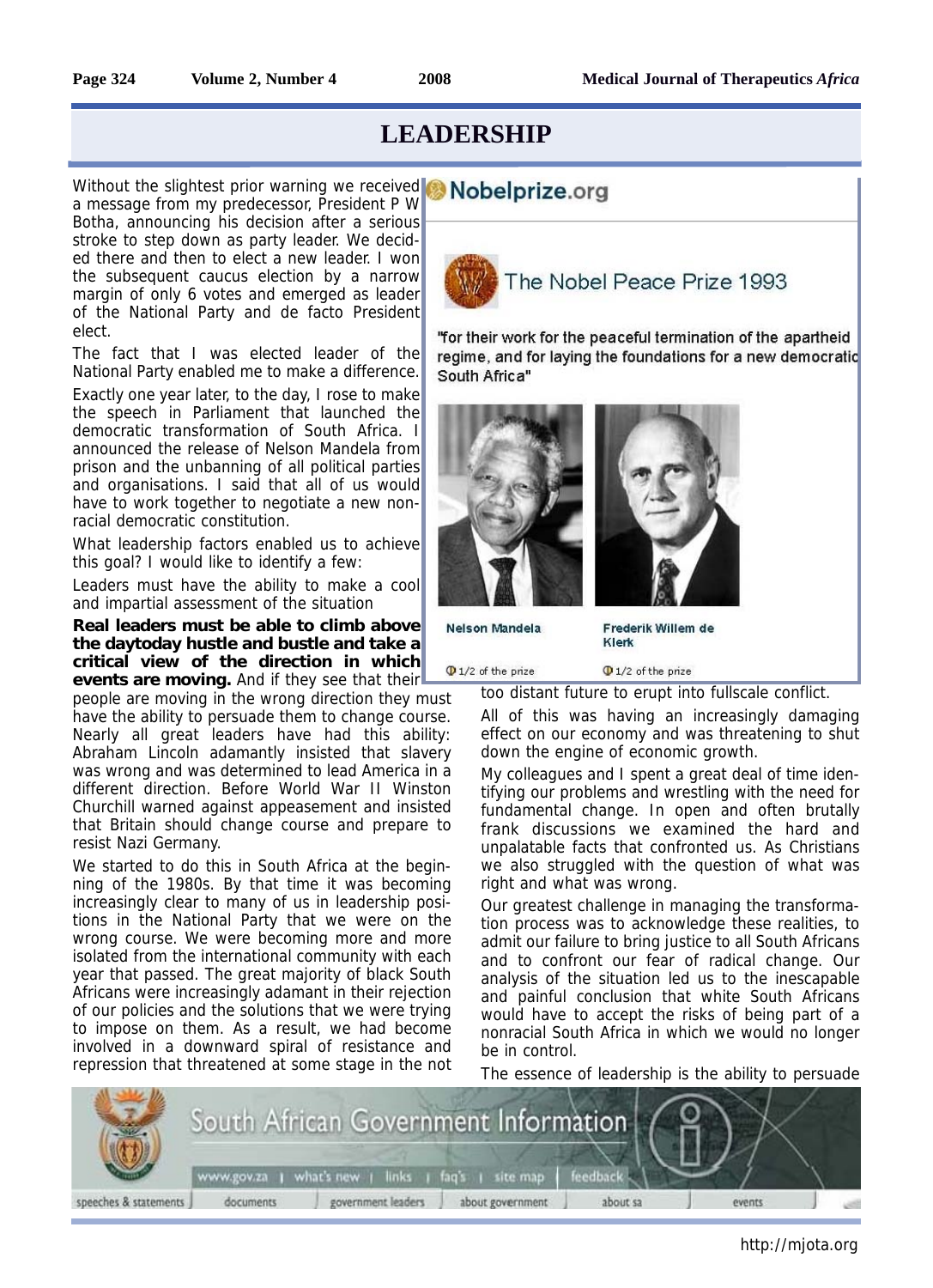people to change direction Knowing and admitting that you are on the wrong course and being able to do anything about it are 2 quite distinct issues. The prospect of imminent disaster has not always persuaded those at the helm of governments to alter course. History contains a woeful tally of leaders in many countries who have resolutely steered their countries into war and bankruptcy, despite the direst warnings of dangers ahead. Others, just as often, have, through indecision and inaction, allowed their countries to drift rudderless onto the rocks.

Resistance to change is deeply ingrained in us. We fear the unknown and dread the prospect of moving into uncharted waters. In our case, in South Africa, the whites and other minorities had well grounded reasons to fear change. We were deeply concerned about:

-communist influence in the African National Congress, the most important revolutionary movement;

-the failure of other African countries to build, stable, democratic and prosperous societies.

-the future of ethnic and cultural minorities under a majorityrule government.

It would have been very easy for white South Africans simply to continue along the same old road. We could have weathered sanctions and withdrawn into a grim fortress of national isolation. After all, this is the kind of option that many other embattled states have chosen. For me the key point was simply the realisation that the policies that we had adopted, and that I had supported as a young man, had led to a situation of manifest injustice. It was this, in the final instance, that persuaded me and my colleagues that we had to accept the risks of radical change.

Leaders must avoid the temptation of pretending to change. They must have the strength to take tough and unpopular decisions.

Very often countries, companies and individuals who know they must change, pretend to change. They think of brilliant new ways of doing the wrong thing better. Former smokers, like myself, will tell themselves that if they cut down the number of cigarettes they smoke they will be addressing their problem. Others who are overweight will fool themselves that by taking no sugar in their tea, that they are really coming to grips with their problem. Change can be really painful. I know. I gave up smoking 2 years ago and am still suffering!

The same thing happens on an international and national scale. For example, when he launched his perestroika reforms, President Gorbachev continued to insist that there was basically nothing wrong with communism. It just had to be reformed and implemented in a more open and democratic manner. In the same way, countries and companies will, for sentimental reasons, cling to industries that are no longer relevant instead of breaking through into entirely new cutting edge technologies.

For years we white South Africans also fooled ourselves that we could 'reform' apartheid and thereby avoid the traumatic decisions and risks that real change always involves. It was only when we accepted that we would have to take extremely uncomfortable decisions and risks that real change could begin.

An essential element in leadership is the ability to formulate clear and acceptable values.

The values that we identified as the foundation for our approach to negotiations included:

-acceptance of a new constitution in which all South Africans, regardless of race , would participate on a free and equal basis in a genuine democratic system;

-entrenchment of the rule of law - in which the constitution - and not the government of the day, would be sovereign;

-adoption of a bill of rights that would uphold the full spectrum of individual rights and protect cultural, ethnic and linguistic minorities; and

-protection of property rights and broad free market principles

Flowing from the principles that they have identified, leaders must articulate a clear and achievable vision.

On 2 February 1990 I presented a new vision to the South African Parliament of a peaceful and democratic solution to our problems. I said that our goal was "a new South Africa:

-a totally changed South Africa;

-a South Africa which has rid itself of the antagonism of the past;

-a South Africa free of domination or oppression in whatever form;

a South Africa within which the democratic forces all reasonable people align themselves behind mutually acceptable goals and against radicalism, irrespective of where it comes from."

By 1994 to the astonishment of the world we had turned our vision into reality.

Leaders must have special communication skills and must have the ability to bring their constituensies with them. We live in a world of perceptions and perceptions are created as much by how we communicate as by what we do. For us it was very important to convince the media and the world of our vision. It was also essential to encourage our own supporters and reassure them that we were on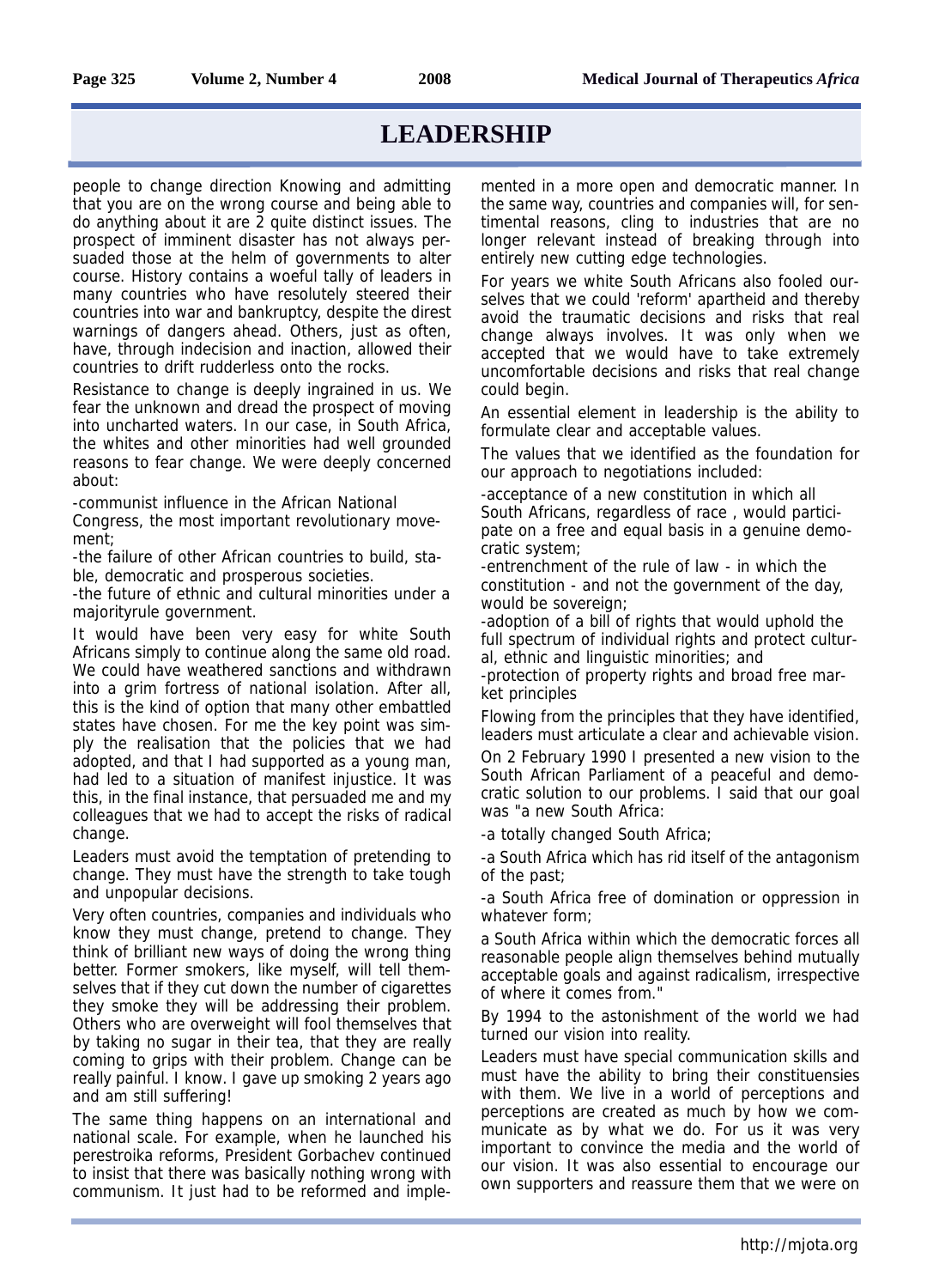Frederik Willem de Klerk was born in Johannesburg on 18 Mar 1936. His father was Senator Jan de Klerk, later minister in the South African government. His brother Willem de Klerk was a founder of the Democratic Party.

President de Klerk graduated in law from Potchefstroom University in 1958 and then practiced law in Vereeniging in the Transvaal. President De Klerk was elected to Parliament as National Party member for Vereeniging in 1972.

President de Klerk was appointed Minister of Posts and Telecommunications and Social Welfare and Pensions by Prime Minister Vorster in 1978.

Under Prime Minister PW Botha, his ministerial posts included

-Posts and Telecommunications and Sports and Recreation (1978-1979),

-Mines, Energy and Environmental Planning (1979-1980),

-Mineral and Energy Affairs (1980-1982), -Internal Affairs (1982-1985),

-National Education and Planning (1984-1989).

In 1985, he became chairman of the Minister's Council in the House of Assembly. On 01 Dec 1986, he became the leader of the House of Assembly.

In Feb 1989, de Klerk was elected leader of the National Party and in Sep 1989 he was elected President of South Africa.

the right path. Most people can deal with change and are even prepared to make painful sacrifices but they cannot deal with uncertainty.

It was the task of the party's leadership to assure its supporters that genuine reform could effectively protect their core interests, while at the same time affording full political rights to all South Africans.

Ultimately, most white South Africans accepted the necessity of fundamental change. However, some doggedly shut their eyes to the dangers ahead. They refused to give up the conservative Afrikaners' quest for exclusive national selfdetermination in some nonexistant homeland, and pointed continually to the chaos in Africa and to the threat of communist domination.

In 1982 some of the most diehard elements left the National Party and established the Conservative Party. They did so because the Government had, by that time, already begun to change course. It had decided, as a first step, to include our coloured and Asian minorities in a 3-chamber Parliament and was beginning to dismantle apartheid laws.

The departure of the Conservatives greatly facilitated the task of those of us who remained behind. It was no longer necessary to make unwieldy compromises to keep them on board. Leaders must be prepared to encourage those who are steadfastly opposed to their vision, to disembark. It is better to accept a smaller power base than to allow a faction in one's power base to block what must be done.

Leadership Style is also critically important Some leaders try to determine the course of events through the sheer force of their personalities, others by the brilliance of their intellect. I tried to do so by putting the emphasis on teamwork; by drawing all members of my management team into the process of analysis, planning and strategising; by listening carefully to all of them; by constantly interacting with the team in pointing out the right direction as I saw it; and by forging an acceptable consensus. This may not have been the most spectacular leadership style, but to my mind it was the best one. It helped to ensure that during the entire process the whole of our management team remained solidly committed to our common objectives.

**Leadership is not only about inspiring others to do the right thing: it is about empowering them to do so. The task of leadership is not only to define clear values; to articulate a vision and to set the course. Almost as important is the need to provide people with the resources and encouragement they need to do make their own unique contributions - and then to get out of the way. Under such circumstances they will nearly always astound the leadership by surpassing its most optimistic expectations. One of the central arts of leadership is the ability to unlock the enormous talent and energy of supposedly ordinary people.** 

#### **Timing is crucially important.**

Even when you have become a leader, it is foolish to be vociferously right at the wrong time or to move so far ahead in the right direction that your followers can no longer hear or see you. History and events move at their own pace sometimes agonisingly slowly, at other times with frightening speed. A leader intent on managing change must watch the tides and currents and must position himself accordingly.

I was often criticised while I was a leading figure in the National Party and before I became President for not racing out ahead of the pack in the pursuit of reform. Had I done so I would probably have alienated important constituencies within my party. I might then not have become leader of the National Party in February 1989 and I would not have been able to initiate the transformation process in February 1990, and therefore to manage it.